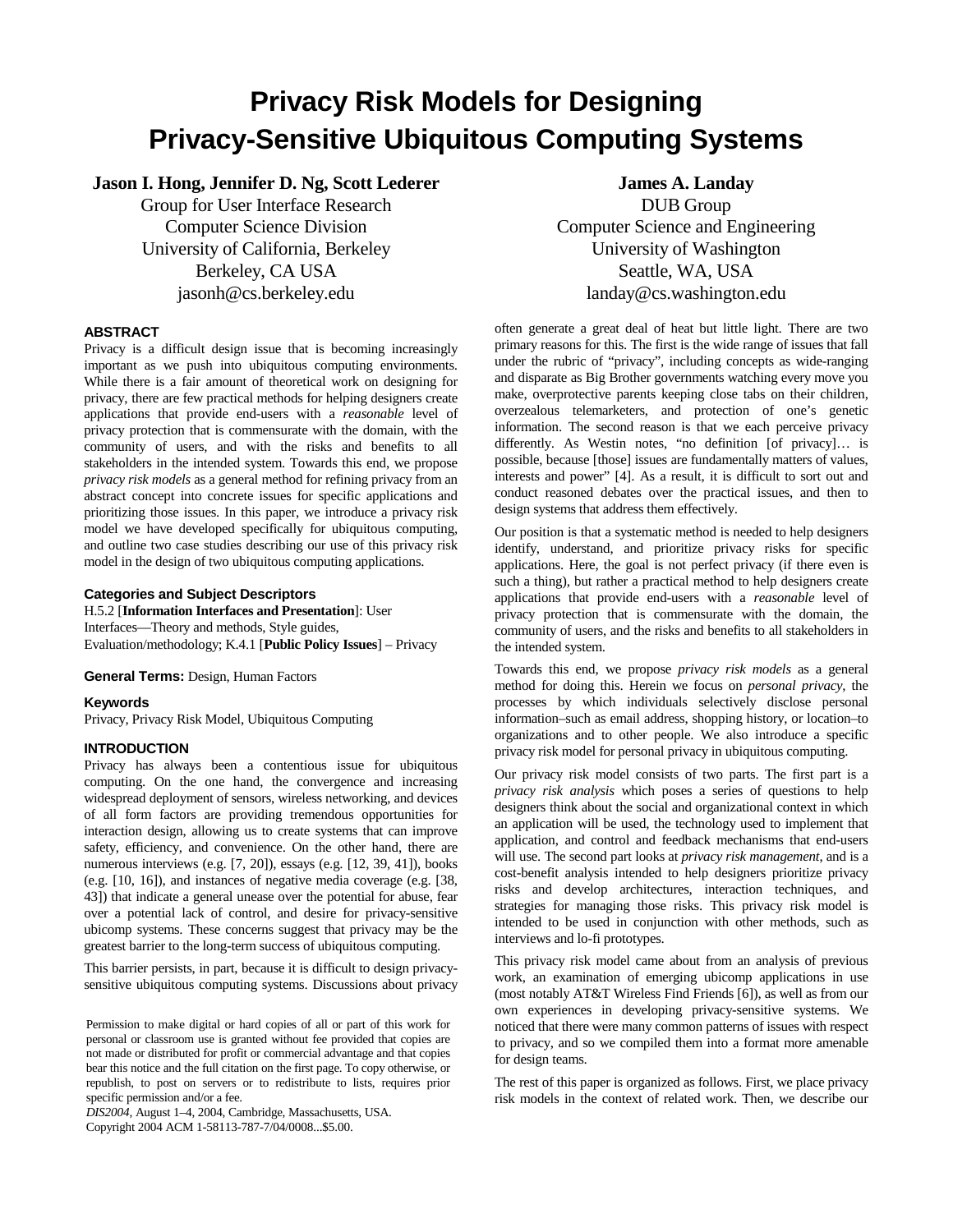privacy risk model in detail. We wrap up with two case studies describing our use of the privacy risk model in developing two ubicomp applications, a location-enhanced instant messenger and an emergency response service.

# **RELATED WORK**

There has been some previous analytical and prescriptive work on privacy-sensitive systems. Bellotti and Sellen argue the importance of feedback and control for maintaining privacy in multimedia ubicomp environments [9]. Palen and Dourish argue that privacy is not simply a problem of access control, but is rather an ongoing and organic process of negotiating boundaries of disclosure, identity, and time. They also suggest *genres of disclosure* as a sort of design pattern approach to support the development of privacy-sensitive applications [33]. Langheinrich looked at how the fair information practices can be adapted for ubicomp scenarios, providing many examples of how these practices might influence the design of such applications [23]. Jiang et al proposed a systems design space for minimizing the information asymmetry between users and observers [22]. Lederer et al provide a useful deconstruction of the privacy space, looking at system properties, actor relations, and information types [25]. The privacy risk model we propose is inspired by the theoretical work above, but is focused more on providing a practical method that designers can use to concretely conceptualize and mitigate privacy risks faced by end-users in specific domains. In a related paper, we offer a set of pitfalls in designing user interfaces for privacy [24] and ubicomp design patterns for privacy [11].

A commonly cited resource in the privacy canon is the set of fair information practices. These guidelines help large organizations, such as corporations and governments, manage people's personal information in a responsible manner [42]. They include concepts such as notice, choice, security, and recourse. While extremely influential on the field of information privacy and on this work as well, the fair information practices are intended more for large organizations and do not translate well for interpersonal relationships, such as between friends and family. Furthermore, the fair information practices provide high-level requirements, rather than delving into specific privacy risks. The privacy risk model we propose is complementary to the fair information practices, in that it can help designers examine specific privacy risks for specific domains and end-users. It can also aid designers in determining what kinds of security and recourse mechanisms are needed, helping to translate these high-level requirements into more concrete and detailed goals.

From an interaction design perspective, creating a privacy risk model is similar in spirit to performing a task analysis (see for example [19]). A task analysis involves asking a systematic series of questions about the end-users, their desired tasks, their current tools, and their social and organizational context. The privacy risk model we propose falls along these lines, but focuses on specific privacyrelated factors, rather than on the task as a whole.

Privacy risk models were inspired by the idea of security threat models in the field of computer security. Felten, a well-known security researcher, describes the importance of security threat models as follows:

 *[T]he first rule of security analysis is this: understand your threat model. Experience teaches that if you don't have a clear threat model - a clear idea of what you are trying to prevent and what technical capabilities your adversaries have - then*  *you won't be able to think analytically about how to proceed. The threat model is the starting point of any security analysis.*  [15]

Our goal with the privacy risk model is to do the same, focusing on privacy for individuals rather than on security for the systems that those individuals use. Here, it is important to draw a distinction between *security* and *privacy*. Saltzer and Schroder [35] describe security as the "mechanisms and techniques that control who may use or modify the computer or the information stored in it", and privacy as "the ability of an individual (or organization) to decide whether, when, and to whom personal (or organizational) information is released."

Security and privacy are clearly related; however, while a basic level of security is necessary for helping people manage their personal privacy, it is by no means sufficient. Furthermore, the security mindset is often very different from what is needed in developing privacy-sensitive applications. In security, one is often defending against adversaries that are actively attacking and threatening one's systems and resources. However, Orwell and media headlines notwithstanding, this is not always the case with privacy. For example, one could imagine sharing one's location information with friends to facilitate micro-coordination of arrivals at a meeting place, or sharing simple notions of activity to convey a sense of presence to co-workers and friends. It is important to note here that in these cases, the parties that are receiving such information already know one's identity, are not adversaries in the traditional sense, and that the privacy risks may be as simple as wanting to avoid undesired social obligations or potentially embarrassing situations.<sup>1</sup>

The point is that, rather than being a single monolithic concept, privacy is a heterogeneous, fluid, and malleable notion with a range of needs and trust levels. The goal of a privacy risk model is to help elucidate those needs and trust levels, refining privacy from abstract principles into concrete issues that can be acted upon in specific domains for specific applications.

As a final note, privacy risk models tend to look at privacy from the perspective of individual end-users and their relationships, rather than that of large communities. In some cases, it may be of greater benefit to the overall community not to have some forms of privacy, for example making it mandatory to display license plates on cars. Etzioni [13] calls this the communitarian view on privacy, and discusses the balance between privacy for individuals and benefit for communities with respect to such topics as mandatory HIV testing, sex offender laws, and medical records. This topic, however, is beyond the scope of this paper.

# **PRIVACY RISK MODEL FOR UBIQUITOUS COMPUTING**

In this section, we describe a privacy risk model that we have developed for ubiquitous computing, though aspects of it will apply to networked applications in general. Our privacy risk model is comprised of two parts. The first part is a *privacy risk analysis* that poses a series of questions to help designers refine their understanding of the problem space. The second part looks at *privacy risk management*, which deals with categorizing, prioritizing, and developing interaction techniques, architectures, and strategies for managing potential privacy risks.

1

<sup>1</sup> These differences are also why we termed our method a *privacy risk model* rather than the *privacy threat model*.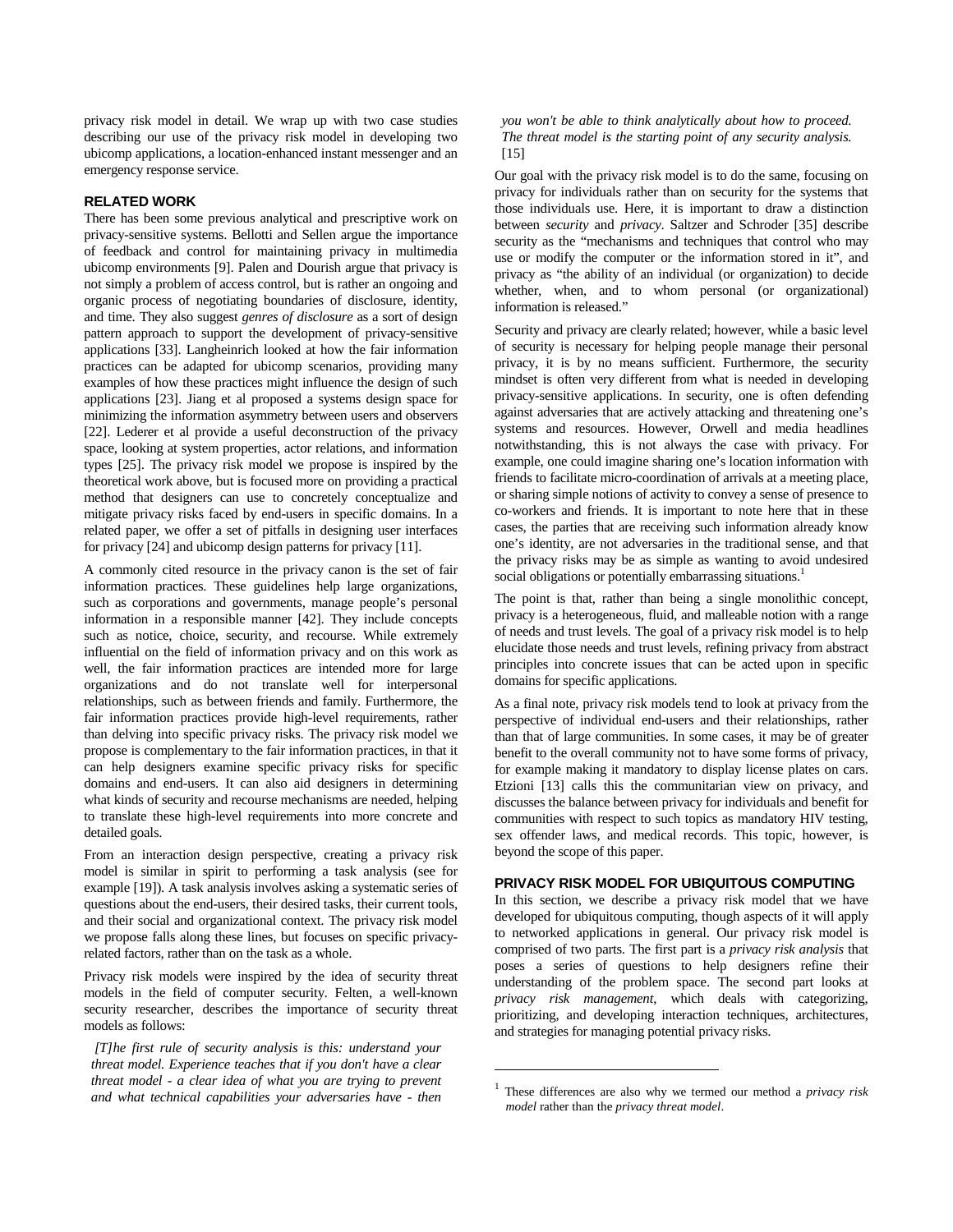# **Privacy Risk Analysis**

The first part of our privacy risk model is a set of questions intended to help design teams think through specific privacy issues for ubiquitous computing applications. The output from this analysis should be an unordered list of potential privacy risks.

We have organized these questions into two groups, looking at the social and organizational context in which an application is embedded and the technology used in implementing that application. These questions include:

# *Social and Organizational Context*

- Who are the users of the system? Who are the *data sharers*, the people sharing personal information? Who are the *data observers*, the people that see that personal information?<sup>2</sup>
- What kinds of personal information are shared? Under what circumstances?
- What is the value proposition for sharing personal information?
- What are the relationships between data sharers and data observers? What is the relevant level, nature, and symmetry of trust? What incentives do data observers have to protect data sharers' personal information (or not, as the case may be)?
- Is there the potential for malicious data observers (e.g., spammers and stalkers)? What kinds of personal information are they interested in?
- Are there other stakeholders or third parties that might be directly or indirectly impacted by the system?

#### *Technology*

j

- How is personal information collected? Who has control over the computers and sensors used to collect information?
- How is personal information shared? Is it opt-in or is it opt-out (or do data sharers even have a choice at all)? Do data sharers push personal information to data observers? Or do data observers pull personal information from data sharers?
- How much information is shared? Is it discrete and one-time? Is it continuous?
- What is the quality of the information shared? With respect to space, is the data at the room, building, street, or neighborhood level? With respect to time, is it real-time, or is it several hours or even days old? With respect to identity, is it a specific person, a pseudonym, or anonymous?
- How long is personal data retained? Where is it stored? Who has access to it?

There are five things to note about using the questions described above. First, they should be used to describe the average case first, that is how the application is expected to be normally used. Afterwards, they should be used to describe special cases. The reason for this is that there will always be an endless number of exception cases, but (by definition) average cases are more likely to occur and so it makes sense to make sure that they are addressed first.

Second, these questions can be asked in any order. Third, these questions are not meant to be mutually exclusive. Many of them cover the same issue but from different perspectives.

Fourth, this privacy risk model is neither consistent nor complete. By the former, we mean that different project teams will not always

arrive at the same answer. Each team will have their own unique biases, perspectives, and insights. By the latter, we mean that this is only a starting set of questions. Designers may find it useful to add or remove questions depending on the community of users and the intended domain.

Fifth, our privacy risk model addresses relatively few security issues. It should be used in conjunction with a security threat model to ensure that the desired privacy needs are properly implemented and secured.

Below, we examine each of these questions in depth, describing what kinds of information the question is looking for, why it is important, and some examples.

# *Social and Organizational Context*

#### *Who are the users of the system?*

The first step in our privacy risk model is to identify potential users. This is an important step because each community of users has different attitudes towards privacy, risk, and sharing of personal information. For example, a system intended for friends to share location information would have different privacy needs than a similar system intended for co-workers, or a system for real-time monitoring of one's health, or a system that makes personal information publicly available on the web.

It is also important to identify the intended data observers in a system, since this is a significant factor in whether or not a data sharer is willing to share personal information, as indicated by Adams' work in privacy in multimedia spaces [3] and Lederer's work in managing end-user privacy in ubiquitous computing environments [26]. Nodder also suggests that data sharers have a range of people across which they are willing to share different types and degrees of personal information [31].

Since it is extremely difficult to enumerate every possible usage scenario, the focus here should be on *likely users* that will be affected by the system in the average and most likely cases. This question should also focus on non-malicious data observers, that is people who may intrude on one's privacy but do not necessarily wish harm to the data sharer (such as an overprotective mother).

# *What kinds of personal information are shared?*

1

This question looks at what is shared and how it is shared. Enumerating the kinds of information shared and the circumstances in which it is shared helps identify potential privacy risks and suggests ways in which they can be managed.

For example, anonymity is frequently touted as a panacea for protecting privacy. However, most friends and family already know a great deal about an individual's name, address, phone number, hobbies, and preferences. This last point also underscores another issue, which is to think about what personal information is already known in a relationship. Since family members already know one's name and address, for example, it does not always make sense for a family-oriented application to provide strong protection over those pieces of information<sup>3</sup>.

One way of approaching this question is to look at the technology being used. For example, with active badges [21], the kinds of information being shared would be location, and to a rougher

 $2$  In existing privacy literature, the terms data subjects (or data owners), data collectors, and data users have been used. We use *data sharers* and *data observers* for their less sinister and less adversarial connotations.

 $3$  Of course, there are exceptions here, for example if a husband is abusive and his wife is trying to hide. Depending on the scope and scale of the application, it may be useful to add some ways of hiding.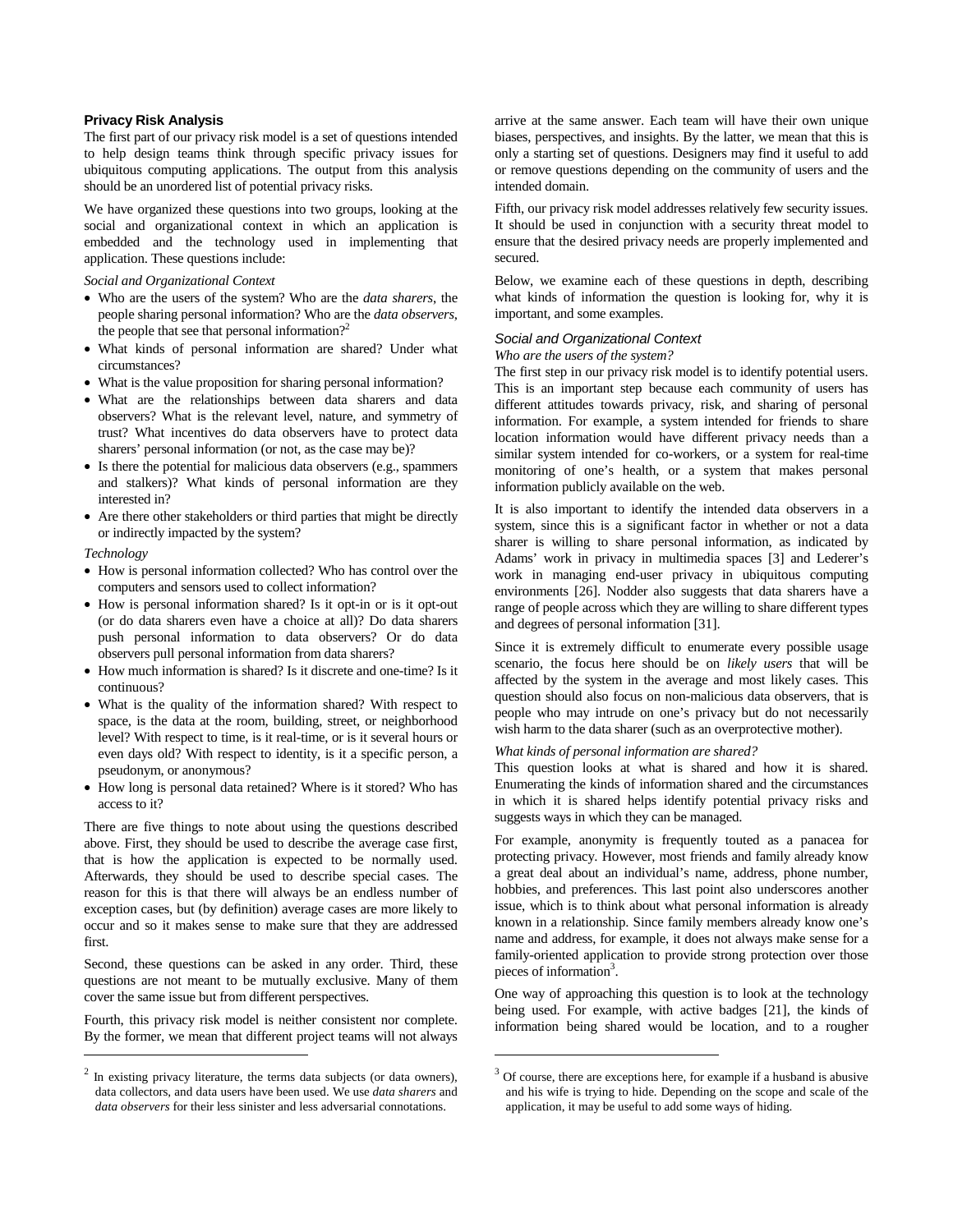approximation, activity. Marx presents an alternative analysis, listing seven types of identity knowledge that we use to characterize people [29]. We can know:

- A person's name, which could be a legal name, or first or last name only;
- A person's address, which could be a mailing address, email address, homepage, blog, or instant messenger address;
- A unique identifier, which could be a social security number or bank account number;
- Names or pseudonyms that cannot be easily traced, for example a disposable identifier used for anonymous HIV testing;
- A person's appearance or behavior, for example web browsing habits, fashion style, or writing style;
- A person's social categorization, including "gender, ethnicity, religion, age, education, region, sexual orientation, linguistic patterns, organizational memberships and classifications, health status, employment, leisure activities… credit risk, IQ, SAT scores, life style categorization for mass marketing" [29]; and
- A person's relationship with others, who they are in love with, who they like, who they dislike, what services they use.

Nodder suggests that people have different sensitivity to different kinds of information as well [31]. For example, domestic, romantic, and financial information, as well as social security numbers, are things that people may be less comfortable sharing, compared to marketing information, good and bad experiences, jokes, stories, and opinions.

There are three notes here. First, it is useful here to consider how ubicomp changes what can and cannot be identified. By capturing physical world information in real-time, ubiquitous computing greatly allows knowledge or inference of where a person is, what that person is doing, and other people currently around.

Second, it is useful to note what information is explicitly versus implicitly shared. Using the active badge example, a data sharer is explicitly sharing their location, but implicitly sharing some notion of activity. Knowing that a person is in the office suggests that they are working (or at least attempting to appear so).

Third, it is also useful to note how often the data changes. For example, a person's name and birthday are fairly static in that they normally do not change. A person's preferences and habits are semistatic in that they change relatively slowly. However, a person's location and activity is dynamic, in that it can change quite often. This is an important distinction to make because some privacy protection techniques only work well on certain kinds of data. For example, an individual cannot revoke access to one's name or birthday information and expect any meaningful effect, but could do so with location or activity information.

#### *What is the value proposition for sharing?*

This question looks at reasons data sharers have to share personal information. Without a strong value proposition, data sharers may feel that they have no compelling reason to share information, as it exposes them to risk without any benefit. In many ways, this can be considered a variation of Grudin's law [17], which informally states that when those who benefit are not those who do the work, then the technology is likely to fail or be subverted. The privacy corollary is that when those who share personal information do not benefit, then the technology is likely to fail.

One example of this can be seen with nurse locator systems. Some hospitals have their nurses wear active badges, allowing the hospital to track the location of nurses for efficiency and accountability purposes. What is interesting is that comments on a nurse message board [5] about such systems can be divided into two groups. The first group, forming a majority of the comments, is skeptical and distrusting of such locator systems and in some cases even rejected those systems, making arguments such as "I think this is disrespectful, demeaning and degrading" and "I guess my question is how does this help the NURSE?"

The second group of nurses *was* initially skeptical, but was won over because management did not abuse the system and because they eventually saw the value of such a system. One nurse wrote, "I admit, when we first started using it we all hated it for some of the same reasons cited above [in the message board] but I do think it is a timesaver! It is very frustrating when someone floats to our unit and doesn't have a tracker…can't find them for [doctor] calls, [patient] needs etc." Another nurse echoed this sentiment, writing, "At first, we hated it for various reasons, but mostly we felt we couldn't take a bathroom break without someone knowing where we were…[but now] requests for medications go right to the nurse and bedpans etc go to the techs first. If they are tied up, then we get a reminder page and can take care of the pts needs. I just love [the locator system]."

Thinking about privacy from the perspective of the value proposition also helps to explain many of the recent protests against the proposed deployment of RFID systems in the United States and in England (see for example [8]). From a store's perspective, RFIDs benefited them because they could use these tags for tracking inventory and maintaining steady supply chains. However, from a customer's perspective, they were becoming data sharers and were being exposed to the risk of surreptitious tracking, without any salient benefit to them at all. It was not surprising that people would have serious privacy concerns here.

#### *What are the relationships between data sharers and data observers?*

This question looks at identifying the kinds of relationships between users, which is important in understanding the level of trust, potential risks, incentives for protecting a data sharer's personal information, obligations, and mechanisms for recourse.

For example, a close friend would have a strong motivation to not, say, sell the data sharer's personal information. The kinds of concerns in such a relationship might be as simple as wanting to be alone or as complex as going out with another friend that is not mutually liked. The mechanism for recourse here might be asking the data observer to be more considerate in the future.

As another example, if a person is using a paid service, then there is a market and very likely a legal relationship as well. In the large majority of cases, a data sharer probably wants to avoid spam and telemarketers. If the data sharer discovers a privacy violation, then mechanisms for recourse include opting out (if the service provides a web page for doing so), switching to an alternative service, or even suing the service.

We define two levels of relationships here, specific and general. A *specific relationship* defines how the data sharer and data observer knows each other (see Table 1). Some examples include "family" and "friends". A *general relationship* describes the class of the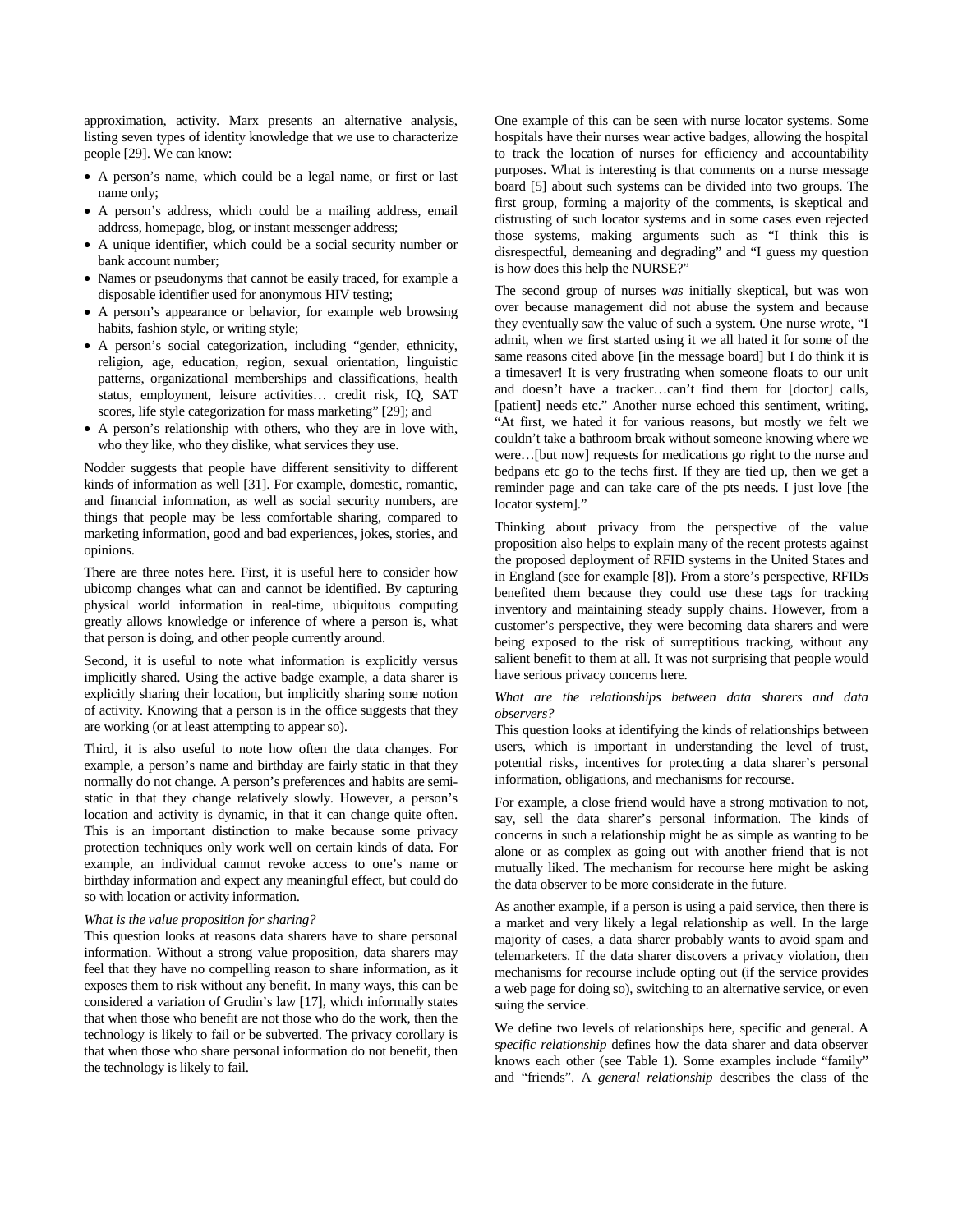relationship. We use Lessig's framework of Market, Social, and Legal forces to roughly categorize these relationships<sup>4</sup> [27].

| <b>Specific Relationship</b> | <b>General Relationship</b>              |
|------------------------------|------------------------------------------|
| Family                       | Social                                   |
| Friends                      | Social                                   |
| Acquaintances                | Social (weak)                            |
| <b>Strangers</b>             | Social (weak), Legal                     |
| Charities                    | Social (weak)                            |
| Employer                     | Market, Legal, Social (weak to moderate) |
| Co-workers                   | Social (weak to moderate), Legal         |
| Companies                    | Market, Legal                            |

# **Table 1. Some example relationships and their categorization.**

#### *Are there malicious data observers?*

It is also useful to think about what malicious data observers there might be and what kinds of personal information they are interested in. Unlike the data observers identified previously, these data observers do not have a data sharer's best interests in mind. For example, a stalker or an intrusive journalist would be interested in the location of a specific person. A spammer would be interested in the email address of any person. A mugger would be interested the location of any person that is alone.

It is also helpful here to think about this question from a security perspective rather than a privacy perspective, since a data sharer is unlikely to voluntarily share personal information with such people unless they are tricked, oblivious to risk, or misunderstand how a given application works. For example, how would malicious observers obtain such personal information?

#### *Are there other stakeholders?*

This question looks at other stakeholders that might be impacted by a given system, whether purposefully or inadvertently. For example, Place Lab [36] is a project whose goal is to provide an inexpensive and large-scale location positioning system. Place Lab uses the wide deployment of 802.11b WiFi access points for determining one's location. A key observation here is that many developed areas have wireless hotspot coverage so dense that cells overlap. By consulting the Place Lab directories, which will continuously map the unique addresses of each wireless hotspot to physical locations, mobile computers and PDAs equipped with WiFi can determine their location to within a city block.

The advantage to this approach is that it provides a privacy-sensitive way of determining one's location, since hotspots can be detected in a passive manner without revealing any information to any other entities. However, Place Lab introduces new privacy risks for access point owners as it re-purposes a system originally meant only for wireless communication. Place Lab makes the location of many access points widely available, posing a potential privacy risk to their owners. As such, access point owners are now stakeholders in the system whose privacy must also be considered.

# *Technology*

j

#### *How is personal information collected?*

This question looks at some of the technological mechanisms through which personal information is captured in ubiquitous computing systems. For example, a person's activity could be estimated through motion sensors, video cameras, or monitors

installed on the computer. Each of these approaches has different tradeoffs in terms of quality of information collected and privacy.

With respect to location-based systems, there are three general approaches for acquiring location [37]. In the *network-based*  approach, infrastructure receivers such as cell towers track cellular handsets or other mobile transmitting units. This approach also includes techniques such as computer vision, where the personal information is initially captured on computers outside of the control of the data sharer. In the *network-assisted* approach, the infrastructure works with clients to calculate location. For example, Qualcomm's Enhanced 911 solution uses handsets to receive raw GPS satellite data that is sent to network processors for calculation. In the *client-based* approach, personal mobile devices autonomously compute their own position, as is the case with a GPS unit.

In general, client-based approaches offer the strongest privacy guarantees, since the personal information starts with data sharers and no information is revealed to any other entities unless data sharers choose to do so. However, using network-based or networkassisted approaches may be sufficient, depending on the community of users and the intended domain.

#### *How is personal information shared?*

This question looks at what choices data sharers have when sharing personal information. Here, we assume that data sharers know that some personal information has been captured and that they have a choice in how it is shared. In this case, there are two ways to share information. The first is to *push* information to others, for example sending your location information during an E911 call. The second is to let others *pull* information, for example, a friend requesting your location.

In general, there are fewer privacy risks with respect to push applications since personal information is transferred only when data sharers initiate a transaction. The downside is that it may not always be flexible enough for certain kinds of applications, for example, being notified when a person enters a building.

# *How much information is shared?*

This question looks at the quantity of information that is shared with data observers. At one extreme, data observers can see one-time snapshots of dynamic information. At the other, they can see continuous real-time information.

In general, a greater amount of information is more subject to data mining and inferences, and thus potentially exposes data sharers to greater privacy risks. As suggested by Jiang et al's Principle of Minimum Asymmetry [22] and by the fair information practices [42], a general rule of thumb is that applications should be designed such that only the minimum amount of information that is needed is actually shared. Further, it is important to consider the degree of reciprocity in the disclosure.

#### *What is the quality of the information shared?*

This question looks at the quality of information with respect to space, time, and identity. In general, the lower the quality of the information shared, the fewer the privacy risks for the data sharer.

In terms of space, an application could be designed to use a less precise form of location (or let a data sharer choose to share her location at such a level). For example, knowing that a person is at  $123$   $11<sup>th</sup>$  Street exposes an individual to different risks (and different opportunities) than knowing only that she is in Chicago.

<sup>4</sup> Lessig's framework consists of market, social, legal, and technical forces, but we have dropped technical as a form of relationship here, since technology is a means rather than a form of relationship.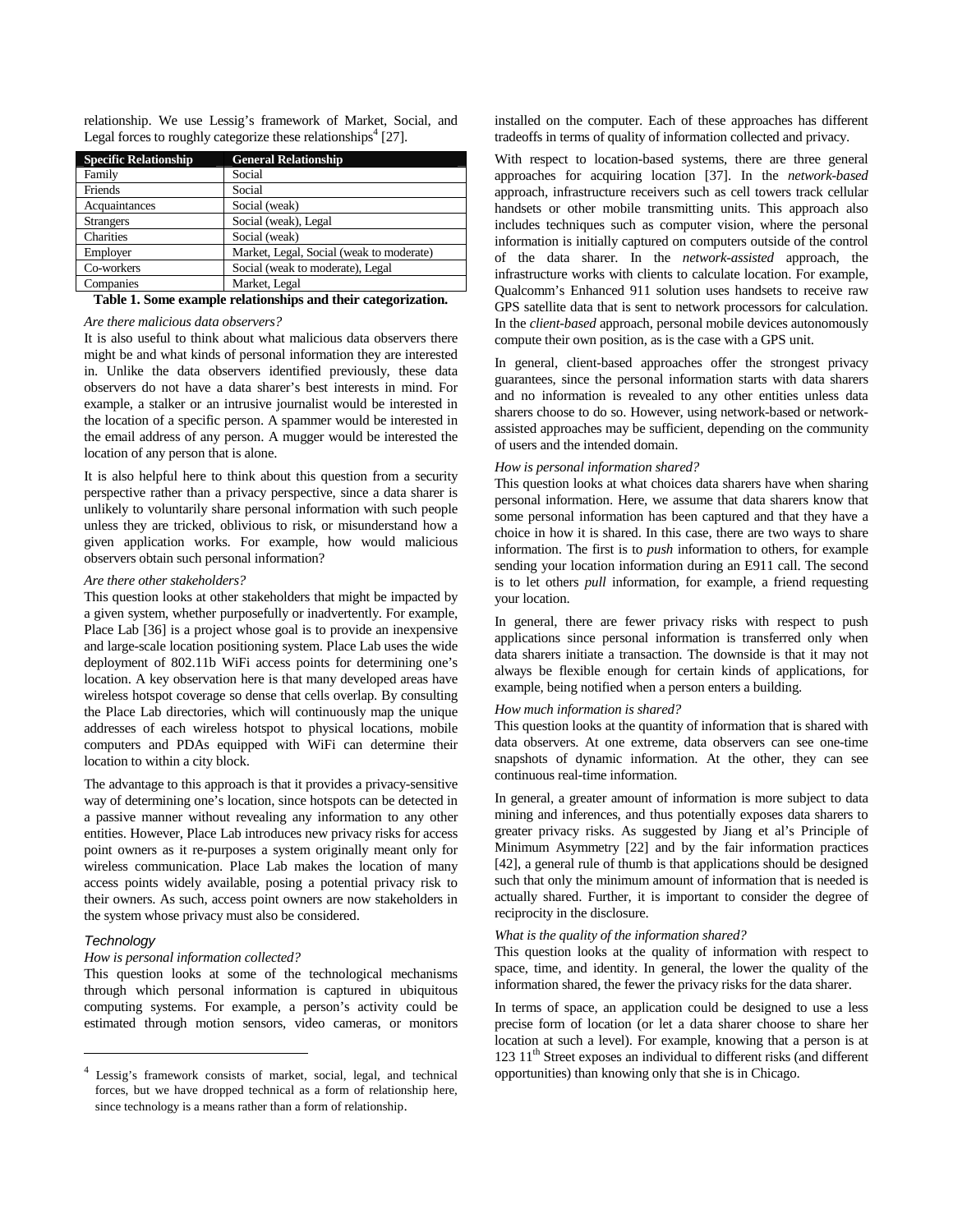In terms of time, an application could be designed to restrict the personal information that is being shared based on the temporal granularity ("I was at Lake Tahoe sometime last month" versus "I was at Tahoe July 1 2003") as well as by temporal freshness ("You can have my location information if it is over a week old, but not my current location").

In terms of identity, applications can be designed to use less precise forms of identity. There is a significant difference between a smart room that senses that "a person" versus "a woman" or "alice@blah.com" is inside the room. Marx's work on different forms of identification is especially useful here [29]. However, in general, the kinds of identity that can be used will be dictated by the capabilities and limitations of the underlying technology.

Again, as a general rule of thumb, it is useful to require only the minimum amount of information that is needed, to minimize potential privacy risks to individuals.

#### *How long is information retained?*

Limited retention of personal information is an issue explicitly mentioned in the fair information practices [42]. The danger is that retention exposes data sharers to unexpected risks, such as data mining or the use of data that is out of date.

While it is a judgment call as to precisely how long personal information should be retained, the fair information practices provide some guidance. That is, personal information should be retained only for the time necessary to fulfill the initial purpose for which the information was collected.

# **Privacy Risk Management**

The second part of our privacy risk model looks at privacy risk management, which takes the unordered list of privacy risks from the privacy risk analysis, prioritizes them, and helps design teams identify solutions for helping end-users manage those issues (through technical solutions, social processes, or other means).

This privacy risk management is based on the concept of *reasonable care* in law: "the degree of care that makes sense and that is prudent, enough but not too much" [14]. In a well-known legal ruling, famed jurist Learned Hand proposed a cost-benefit analysis that considers three factors for determining reasonable care with respect to negligence and assigning liability [2]. We adapt Hand's three factors for use in managing privacy as:

- The likelihood *L* that an unwanted disclosure of personal information occurs
- The damage *D* that will happen on such a disclosure
- The cost *C* of adequate privacy protection

We suggest using a qualitative assessment of high, medium, and low, to help gauge each of these factors, though some design teams may find it more useful to use a numerical scale to quantify these values. In general, situations where  $C <$  LD, that is, where the risk and damage of an unwanted disclosure outweigh the costs of protection, suggest that privacy protections should be implemented. In other words, design teams should provide a *reasonable* level of privacy protection, but not so much that it becomes prohibitive to build and deploy an application or significantly reduces the utility of an application. For example, Agre provides an analysis of CNID (also known as caller ID), and notes that if CNID for callers were off by default (thus protecting some level of privacy for callers), then there would be little value for any callee to have the service [4].

Design teams should enumerate as many potential privacy risks as they can, based on their privacy risk analysis; then assign values for L, D, and C to each risk; prioritize the risks and choose which ones to address; and finally determine solutions that address them. There are, however, several caveats here. First, this approach only expresses what factors should be taken into account. The values of these factors will have to be judgment calls based on the best knowledge that the design team has, much like the severity rating for a heuristic evaluation [30].

Second, this approach does not address extreme cases (of which there will always be many with respect to privacy). Rather, it looks at risks that are foreseeable and significant, with the expectation that design teams should design applications that protect against these more obvious kinds of risks.

Third, the estimation for damage D should take into account the scale of potential damage. For example, there would be a different level of damage if a system that stored personal information about a dozen individuals was compromised, compared to one that stored personal information about thousands of individuals.

Fourth, the estimation for cost C should take into account the burden to the design team and to the end-user. It would be infeasible for a design team, for example, to deploy a version of web browser cookies that is more privacy-sensitive, since so many other web sites and so many web browsers already use the current version of cookies. This would be something better done by the Internet community as a whole rather than by a single group of designers. Similarly, it would be unrealistic to require a data sharer to preconfigure all options correctly on a new device to use it in a privacysensitive manner. This would be something better done by the design team.

It is important to note that the utility of this cost-benefit analysis comes not so much from accurate and precise values, but from having the design team think through the issues of likelihood, damage, and cost, and coming up with solutions for mitigating or for helping end-users managing risk.

After prioritizing the privacy risks (based on likelihood and damage), it is useful to think about how to manage those risks. We present a series of questions to help work out potential solutions.

*Managing Privacy Risks* 

- How does the unwanted disclosure take place? Is it an accident (for example, hitting the wrong button)? A misunderstanding (for example, the data sharer thinks they are doing one thing, but the system does another)? A malicious disclosure?
- How much choice, control, and awareness do data sharers have over their personal information? What kinds of control and feedback mechanisms do data sharers have to give them choice, control, and awareness? Are these mechanisms simple and understandable? What is the privacy policy, and how is it communicated to data sharers?
- What are the default settings? Are these defaults useful in preserving one's privacy?
- In what cases is it easier, more important, or more cost-effective to *prevent* unwanted disclosures and abuses? *Detect* disclosures and abuses?
- Are there ways for data sharers to maintain plausible deniability?
- What mechanisms for recourse or recovery are there if there is an unwanted disclosure or an abuse of personal information?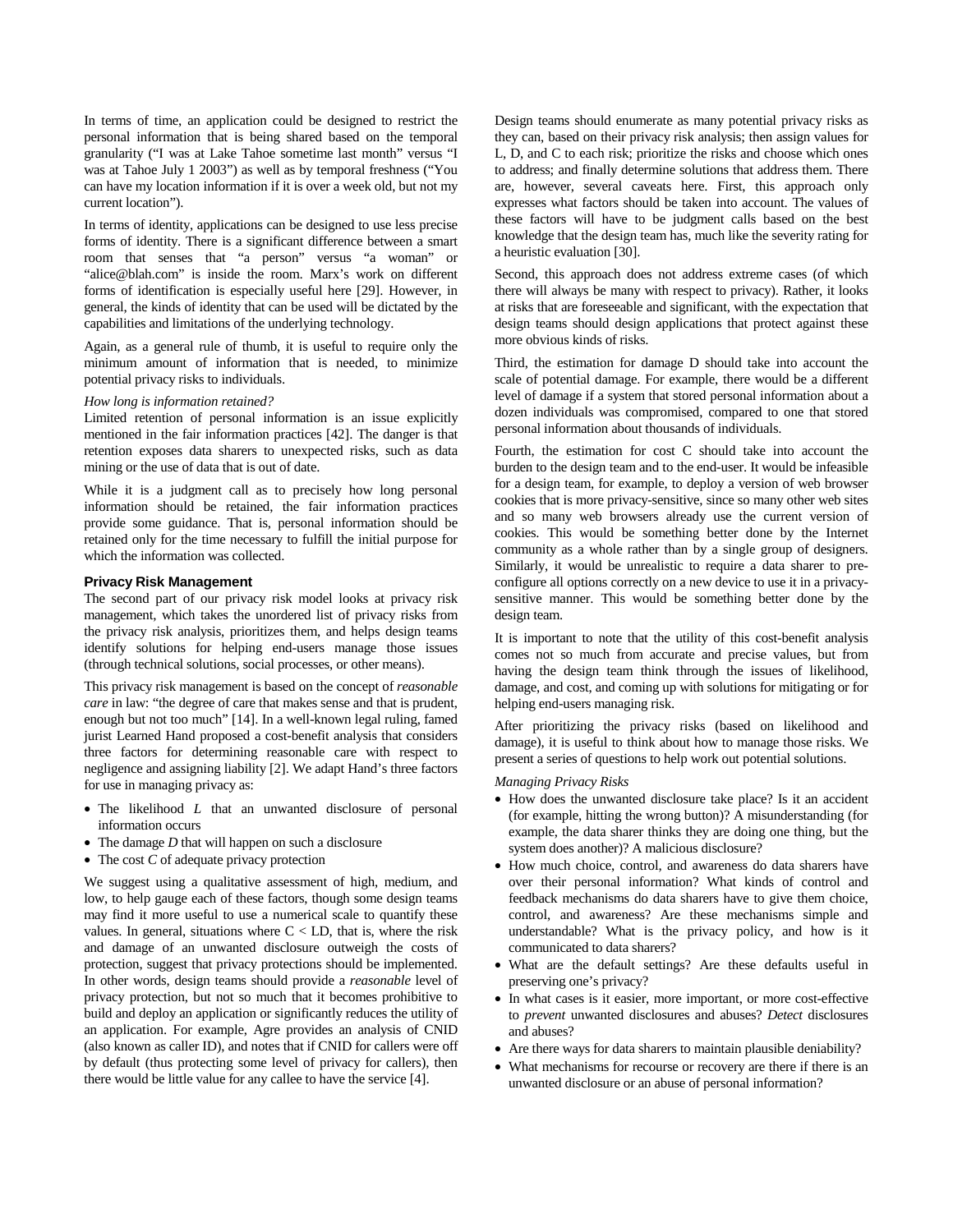#### We discuss each of these questions below.

#### *How does the unwanted disclosure take place?*

One issue to consider is how an unwanted disclosure happens, as it suggests different ways of addressing the issue. For example, if it is an accident, such as hitting the wrong button, then this suggests that a revised user interface may be needed. If it is a misunderstanding along the lines of a mismatched mental model, then this suggests that the user interface needs to provide better feedback. If it is a maliciously exploited disclosure, then there probably needs to be better detection mechanisms and ways of preventing such disclosure again in the future.

#### *How much choice, control, and awareness do data sharers have?*

This question looks at how data sharers interact with and understand the system. There are many common interaction design issues here, including providing useful and usable controls (for example, the invisible mode found in messenger applications or the option to turn a system off) and providing useful feedback that is not overwhelming (for example, simple notifications).

It is also useful here to think about what the privacy policies are (if a service is being designed) and how these policies will be communicated to data sharers. Using existing interaction design patterns may be useful if such patterns exist, for example having a privacy policy link at the bottom of a web page [40].

# *What are the default settings?*

Previous research suggests that most users do not change application settings from the defaults [28, 32]. It is important to ensure that the defaults will be "right" for the majority of cases, so that the level of personal information shared is not excessive. The original PARCTab system is a negative example of this, as a data sharer's location was visible to anyone by default.

#### *Is it better to prevent unwanted disclosures or detect them?*

In some cases, it is better to prevent disclosures, especially if the potential for damage is high. In other cases, however, it may be easier to detect unwanted disclosures instead.

Povey describes an example of the latter with respect to medical emergencies at hospitals, which he calls optimistic access control [34]. The observation here is that there will always be unforeseen situations which cannot be predicted beforehand. In cases where flexibility is important, it may be more useful to allow greater access and have better auditing for detecting misuses. In other words, it is better to have users ask for forgiveness rather than permission. Grudin and Horvitz have argued that in many cases, this approach is easier for people to understand and manage [18].

AT&T's mMode demonstrates another example of optimistic access control with their Find Friends application [6]. A data sharer first sets up a buddy list that lists which friends can request his current location. Afterwards, that data sharer's friends can always make such a request, but are informed that the data sharer will get a notification on each request. This approach provides a form of social visibility that, in many cases, is sufficient to prevent abuses.

The key factors here are the probability of an unwanted disclosure and the subsequent damage. In cases where either of these values are relatively low (for example, environments with a high level of trust), then detecting errors may be a better approach.

*Are there ways for data sharers to maintain plausible deniability?*  Plausible deniability is a very powerful mechanism in maintaining social relationships with others. A good example of this is with mobile phones. If a person does not answer a mobile phone call, it could be for technical reasons—such as being outside of the service range, not having the phone with them, or that the phone is off—or for social reasons, such as being busy or not wanting to talk to the caller right now. The result is that the person being called has a simple model for protecting their privacy, while the caller cannot tell why that person is not answering [44].

#### *What mechanisms for recourse or recovery are there?*

This question looks at what happens if there has been an unwanted disclosure of personal information. The first issue is to consider what options a data sharer has for recourse, how a data sharer can be made aware of these options, and how the design team can facilitate those options. Again, we use Lessig's framework of technical, market, social, and legal forces. Examples of technical recourse include blocking a data observer, providing an invisible mode, or going to a web page and changing an incorrect option. An example of market recourse is complaining to a company or switching to another service. An example of social recourse is asking someone to stop. An example of legal recourse is to sue an offending party.

An important issue here is to consider how a data sharer can be made aware that an unwanted disclosure has occurred. It could be a notification or a log describing what information went out, or a negative side effect, such as spam.

Before coming up with a solution, it is also useful to consider whether or not a data sharer actually cares that personal information was disclosed. In some cases, the disclosure could be simply an annoyance rather than a serious risk, such as a roommate discovering that a data sharer is out shopping. It is useful to consider this possibility, to avoid over-designing and over-engineering a system.

#### **USING THE PRIVACY RISK MODEL**

In this section, we describe two case studies in using the privacy risk model outlined above in our work in developing privacy-sensitive ubiquitous computing systems. Both case studies also used lo-fi prototypes and interviews to help inform the design.

## **Case Study 1 – Location-enhanced Instant Messenger**

Our first application combines AT&T Wireless's Find Friends feature with instant messenging. A data sharer has a single buddy list, and can choose to share her location with everyone on her buddy list through a status message (ex. "at home" or "near Soda Hall") or allow others to freely query her current location in a manner similar to Find Friends. Data sharers can also use an invisible mode to prevent any data observers from seeing them. Below is an abbreviated privacy risk analysis of our design.

#### *Who are the users?*

The users are people who are willing to share snapshots of their location information with their significant other, family, friends, or possibly co-workers. The service provider is also a third-party data observer.

#### *What kinds of personal information are shared?*

Data observers will be able to see the closest place (at roughly the city block level) to the data sharer's location.

# *What are the relationships between data sharers and data observers?*

While a user could choose to share their location with anyone, the most common relationships will be social ones with a relatively high level of trust. This application might also be used in work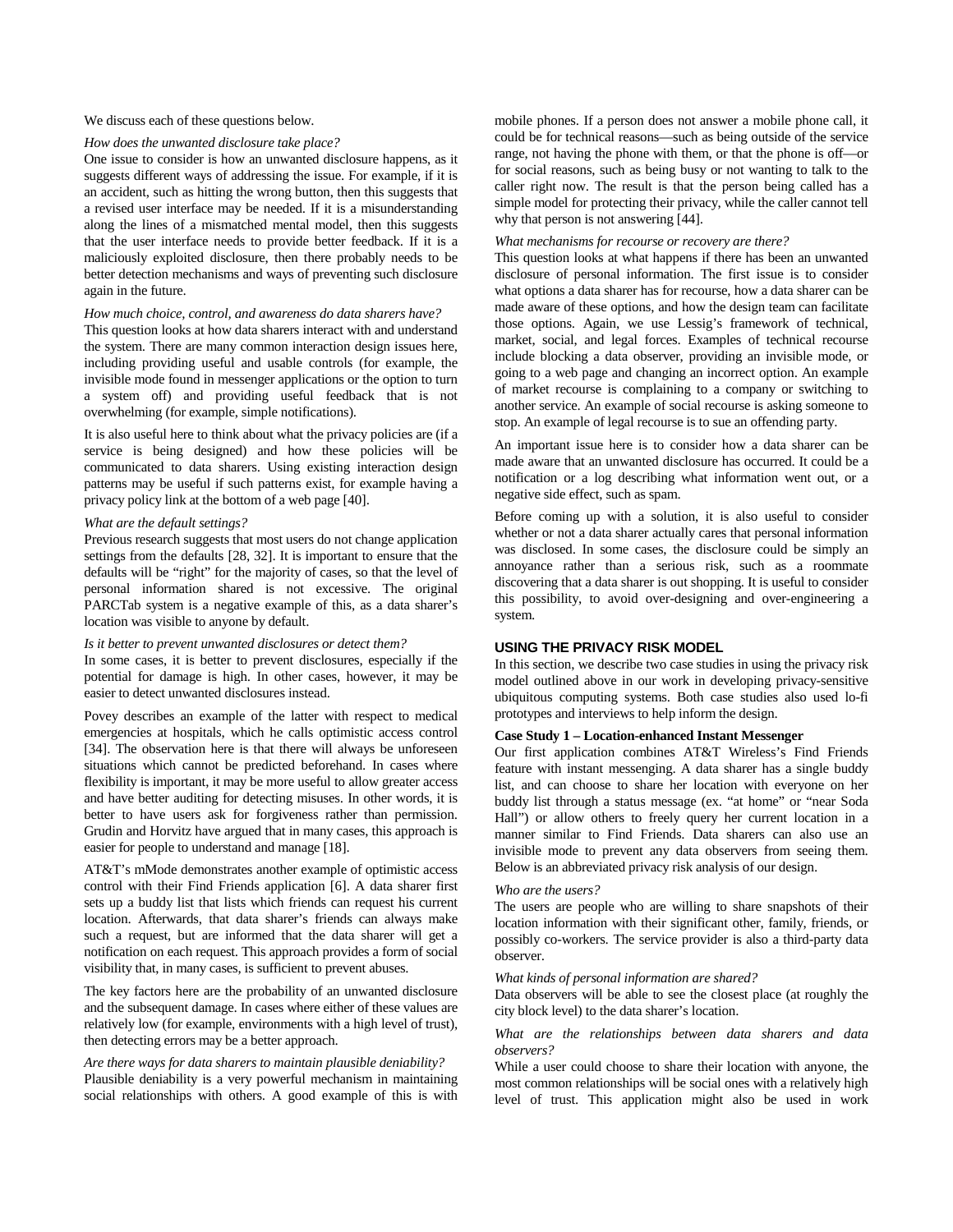environments, where the trust levels might not be quite so high. The main concerns here will likely be over-monitoring.

#### *How much information is shared?*

Data sharers share their location in a discrete one-time manner. Data observers can repeatedly query for a location, but are informed that data sharers will see each of these requests. This kind of notification and awareness by both parties creates a social backpressure that can prevent many kinds of abuses.

# *How is the personal information collected or shared?*

Location information is collected on one's personal device through the use of GPS or 802.11b access point beacons [36]. Thus, location is initially captured in a privacy-sensitive manner.

#### *Are there malicious data observers?*

Some potential malicious observers include abusive spouses, stalkers, and spammers. To a large extent, these malicious observers can be managed since location information starts with the data sharer, since the data sharer has to explicitly have a data observer on a buddy list, and since the data sharer gets a notification each time their location information is requested.

Given this analysis, we believe some privacy risks will be:

- Over-monitoring by family or friends (for example, a mother that is overly concerned about her young teenager)
- Over-monitoring by co-workers and supervisor
- Being found by a malicious person (such as a stalker)

In the interests of space, we only examine the first risk, overmonitoring by family or friends. The likelihood of this happening will vary significantly depending on the individual data sharer. It is probably better to err on the conservative side, so we assign this a likelihood value of high. The damage that could occur is more likely to be embarrassment or annoyance rather than immediate danger to one's safety, so we assign a damage value of medium.

# Next, we look at how these risks might be managed.

*How much choice, control, and awareness do data sharers have?*  Data sharers set their own status—invisible, offline, or online. Offline means exiting the entire application. Online is when the data sharer has complete access to the functionality of the application. Invisible mode means data sharers can see their online buddies, but online buddies cannot see the data sharers. Also, any significant events such as requesting a buddy's location or received location requests are stored in history logs.

#### *What mechanisms for recourse or recovery are there?*

A data sharer can ask someone directly why she is repeatedly querying for a data sharer's location. A data sharer can also remove a buddy from their buddy list, preventing that person from retrieving future location information.

The buddy list, invisible mode, and notifications are fairly simple to implement, so we assign cost a value of low. Thus we have a high likelihood, a medium damage, and a low cost. Since the cost is low relative to the potential risk, it suggests that we should have these features. Again, we note that it will be difficult to estimate accurate values, especially given a wide range of users and contexts of use. However, we argue that it is far better to have the design team consider these issues using their best judgment and to discuss what is reasonable, than not doing so.

We also complemented our analysis above through interviews and low-fi prototypes with twenty people, to help inform our risk analysis and to provide a greater understanding of potential privacy

concerns with such a system. Some interviewees were concerned that their location could be misinterpreted. For example, a student can go to a café either to meet someone or to study. The most common concern was over-monitoring by friends and family. Indeed, several participants were worried that their location would be constantly checked. One participant had a concern with his girlfriend using the application, "She would get suspicious. She would use it all the time." Another primary concern was the social pressures created from using the system, such as choosing who to authorize and who to ignore. Because all online buddies would have equal access to location, one participant noted, "It's hard to say no [to authorizing people...] because you would be mean. You get a long list of people you don't want to be friends [with…] and you might regret it later on and you have to be put yourself on invisible. Then [that is] just another hassle about it."

We also created lo-fi prototypes of the location-enhanced messenger and tested them with three users. This evaluation revealed that potential users view the location feature as separate from the normal mode of instant messaging. While it is "safe" to communicate with random strangers through instant messenger, the same is not true with respect to location.

Since this analysis was done, we have implemented a prototype location-enhanced instant messenger and are currently running user studies to further understand people's use of it as well as understanding and management of the privacy risks involved.

# **Case Study 2 – BEARS Emergency Response Service**

Enhanced 911 lets users share their location with dispatchers when making emergency calls on mobile phones. One's location is only transmitted to dispatchers when the call is actually made. While there are many advantages to E911, one downside is that it is a discrete push system. There are no easy ways of getting a person's current or last-known location in known emergencies, for example, an earthquake, a building fire, or a kidnapping.

BEARS is a system we are developing to handle these cases. There are two tensions to balance here. On the one hand, we want location information to be highly available in the case of emergencies. On the other hand, emergencies are rather rare, and so we also want some guarantees that location information will be used exclusively for emergencies and for no other purposes.

BEARS works by having a trusted third-party store one's location information for use in case of emergency. This third party can be a friend or even a paid service whose business model is predicated on providing location information only in the event of emergencies. Such services already exist with respect to one's medical information, the best known of which is MedicAlert [1]. These services would have a significant market incentive to use location information only for stated purposes and possibly a legal obligation as well.

Figure 1 shows an example of how BEARS can be used in buildings to keep track of who is in the building and where they are for emergency response purposes. First, a data sharer obtains his location. He sends his location to the trusted third party, which gives him one or more named links back to this data (multiple links can be used to eliminate unique identifiers, if a data sharer wishes). The data sharer can then share this link with others, such as a building. In case of emergencies, the link can be traversed, with last-known location information being retrieved.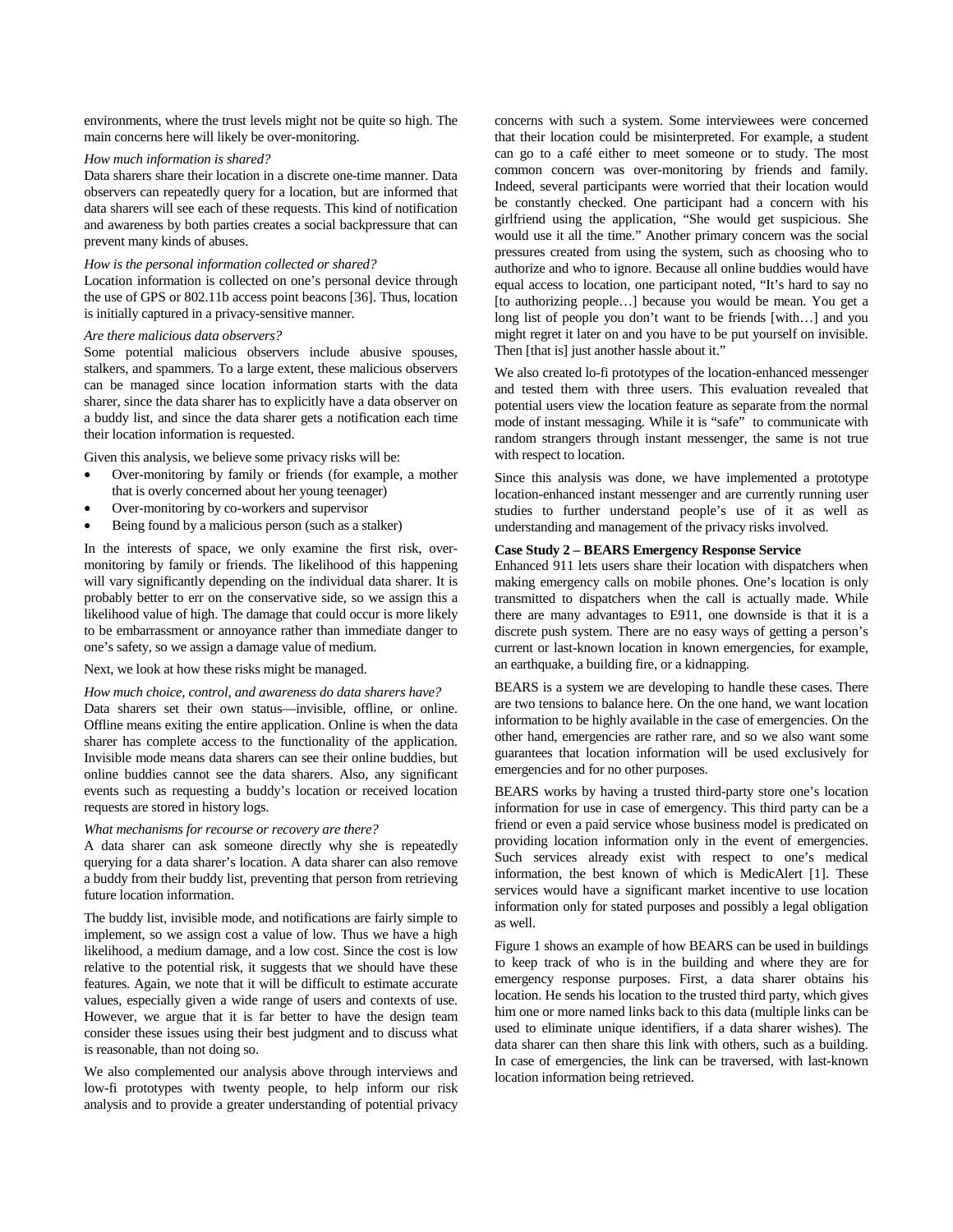

**Figure 1. An example setup of the BEARS emergency response service. A data sharer obtains their location (1) and shares it with a trusted third-party (2). The end-user gets a link (3) that can be sent to others, in this case to a building (4). If there is an emergency, responders can traverse all known links, getting upto-date information about who is in the building (with the trusted third-party notifying data sharers what has happened).** 

Below is an abbreviated privacy risk analysis of BEARS:

# *Who are the users of the system?*

The data sharers are people who need to share their location with emergency response personnel. The data observers are the trusted third party, any deployments of BEARS (e.g., a building), and emergency responders.

#### *What are the relationships between data sharers and data observers?*

In the paid service scenario, individuals have a market and a legal relationship with the BEARS service. Depending on the kind of building, individuals might have a market, legal, or social relationship with the owners of the building.

#### *Are there malicious data observers?*

Some potential malicious observers include spammers and stalkers. If they knew a data sharer was using BEARS, the malicious observer could contact the trusted third party, act as emergency responders and obtain authorization for location information.

#### *How much information is shared?*

The trusted third party gets continuous updates of a data sharer's location. This information is not disclosed to the emergency responder until the trusted third party has authorized it.

#### *How is personal information stored?*

The location information is stored on the third party's server but is inaccessible until they have authorized its release. A building where the emergency occurred will only have a link that points to the data sharer's location via the trusted third party.

# *How much choice, control, and awareness do data sharers have?*

When setting up the service, data sharers choose who they want as their proxy or the trusted third party. When a data sharer enters a building with emergency response service, they can choose to either "always activate", "activate one time" or "never activate" that BEARS service.

Given this analysis, we identify two likely privacy risks:

- A malicious observer pretends that there is an emergency to get someone's location information
- A false emergency, where the location of everyone in that building was divulged

In the interests of space, we only examine the first privacy risk. This is a serious concern, because it undermines the use of location information for emergency response purposes only. The likelihood of this happening is quite high, and the damage would also be high, to the data sharer and to the trusted third party.

Our interviews with the same twenty people as in the previous case study helped inform our analysis. Interviewees pointed out some of the concerns noted above, such as that it had the potential to be improperly used when not in an emergency situation. Although some interviewees indicated a strong desire for such a system, others were worried that the government or other authorities would use it for other purposes. One participant asked, "Do [the authorities] watch you every minute?" This issue is partially addressed by the fact that this is opt-in, where data sharers voluntarily choose to use it. The building server "controls" BEARS, where it determines whether a situation is an emergency. During the evaluation of a lo-fi prototype, one participant echoed the sentiment, "[I] want to have control whether information is being sent or not." Predominantly, prevention of disclosure to malicious data observers is the main solution.

One way of managing these risks is to provide better mechanisms to ensure that only authorized emergency responders see location information. For example, MedicAlert is setup to only accept phone calls from hospitals (which can be identified in advance). One could imagine a similar situation with BEARS, where only a phone call from a police station or fire station could allow disclosure of location information. Furthermore, if no strong social relationship existed between the data sharer and the third party, the third party could sign a legal agreement not to disclose any personal information except for emergency purposes.

# **CONCLUSIONS**

In this paper, we argued for using privacy risk models as a way of refining privacy from an abstract concept into a set of concrete concerns for a specific domain and community of users. We introduced a specific privacy risk model for personal privacy in ubiquitous computing, and described two case studies of how we used privacy risk models in designing two ubiquitous computing applications. Combined with interviews and lo-fi prototypes, the privacy risk model has helped us identify a number of privacy risks in two ubicomp applications in development and come up with solutions for managing those risks.

As we noted earlier, just as no security threat model is perfect, and just as no task analysis is perfect, no privacy risk model is perfect. No analysis can predict every potential use of personal information. What a privacy risk model does do is help designers consider the specific community of users, potential risks and benefits, control and feedback mechanisms, and means for recourse and recovery. In other words, it helps them design for a *reasonable* level of privacy.

Privacy is a difficult design issue deeply enmeshed in social, legal, technical, and market forces. Privacy risk models are a step forward in helping us understand and design for these issues as we continue pushing forward into ubicomp environments.

#### **ACKNOWLEDGMENTS**

We would like to thank Xiaodong Jiang, Doug Tygar, and Anind Dey for their insightful discussions and help on this paper.